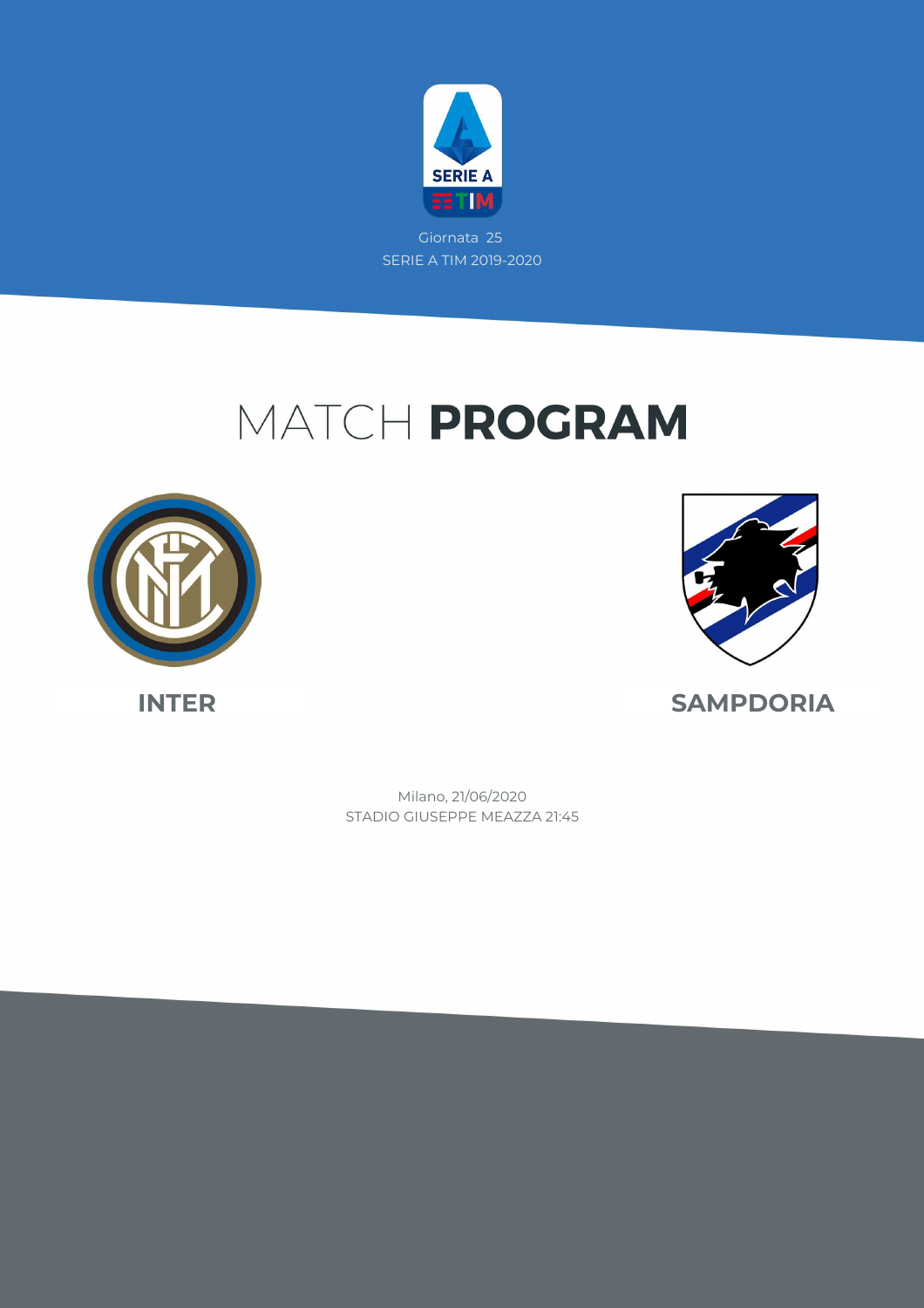



### **INTER vs SAMPDORIA** Milano, 21/06/2020





## **RISULTATI STAGIONALI**

| <b>TOTALI</b>         | PTI | <b>GIOC</b> | <b>VINTE</b> | <b>NULLE</b> | <b>PERSE</b> | <b>GF</b> | <b>GS</b> | <b>DIFF.RETI</b>            |
|-----------------------|-----|-------------|--------------|--------------|--------------|-----------|-----------|-----------------------------|
| <b>INTER</b>          | 54  | 25          | 16           | 6            | 3            | 49        | 24        | $+25$                       |
| <b>SAMPDORIA</b>      | 26  | 25          | V.           | 6            | 13           | 28        | 44        | $-16$                       |
| <b>CASA/TRASFERTA</b> | PTI | <b>GIOC</b> | <b>VINTE</b> | <b>NULLE</b> | <b>PERSE</b> | <b>GF</b> | GS        | <b>MEDIA</b><br><b>GOAL</b> |
| <b>INTER</b>          | 25  | 12          | 7            | 4            |              | 23        | 10        | 1.9                         |
| <b>SAMPDORIA</b>      | 10  | 11          | 3            |              | 57           | 12        | 22        | 1.1                         |

### **ULTIMI PRECEDENTI**

| 2019-20 6 \ G  | <b>SAMPDORIA</b>                                                      | <b>INTER</b>                                                                                                     |         |
|----------------|-----------------------------------------------------------------------|------------------------------------------------------------------------------------------------------------------|---------|
| 28/09/2019     | 10'(2°T) J. JANKTO                                                    | 20'(1 <sup>°</sup> T) S. SENSI, 22'(1 <sup>°</sup> T) A. SANCHEZ, 16'(2 <sup>°</sup> T) R.<br><b>GAGLIARDINI</b> | $1 - 3$ |
| 2018-19 24 \ G | <b>INTER</b>                                                          | <b>SAMPDORIA</b>                                                                                                 |         |
| 17/02/2019     | 28'(2°T) D. D'AMBROSIO, 33'(2°T) R. NAINGGOLAN                        | 31'(2°T) M. GABBIADINI                                                                                           | $2 - 1$ |
| 2018-19 5 AG   | <b>SAMPDORIA</b>                                                      | <b>INTER</b>                                                                                                     |         |
| 22/09/2018     |                                                                       | 49'(2°T) M. BROZOVIC                                                                                             | $O-1$   |
| 2017-18 29 \ G | <b>SAMPDORIA</b>                                                      | <b>INTER</b>                                                                                                     |         |
| 18/03/2018     |                                                                       | 26'(1°T) I. PERISIC, 30'(1°T) M. ICARDI, 31'(1°T) M. ICARDI,<br>44'(1°T) M. ICARDI. 6'(2°T) M. ICARDI            | $0 - 5$ |
| 2017-18 10 \ G | <b>INTER</b>                                                          | <b>SAMPDORIA</b>                                                                                                 |         |
| 24/10/2017     | 18'(1°T) M. SKRINIAR, 32'(1°T) M. ICARDI, 9'(2°T) M.<br><b>ICARDI</b> | 19'(2°T) D. KOWNACKI, 40'(2°T) F. QUAGLIARELLA                                                                   | $3 - 2$ |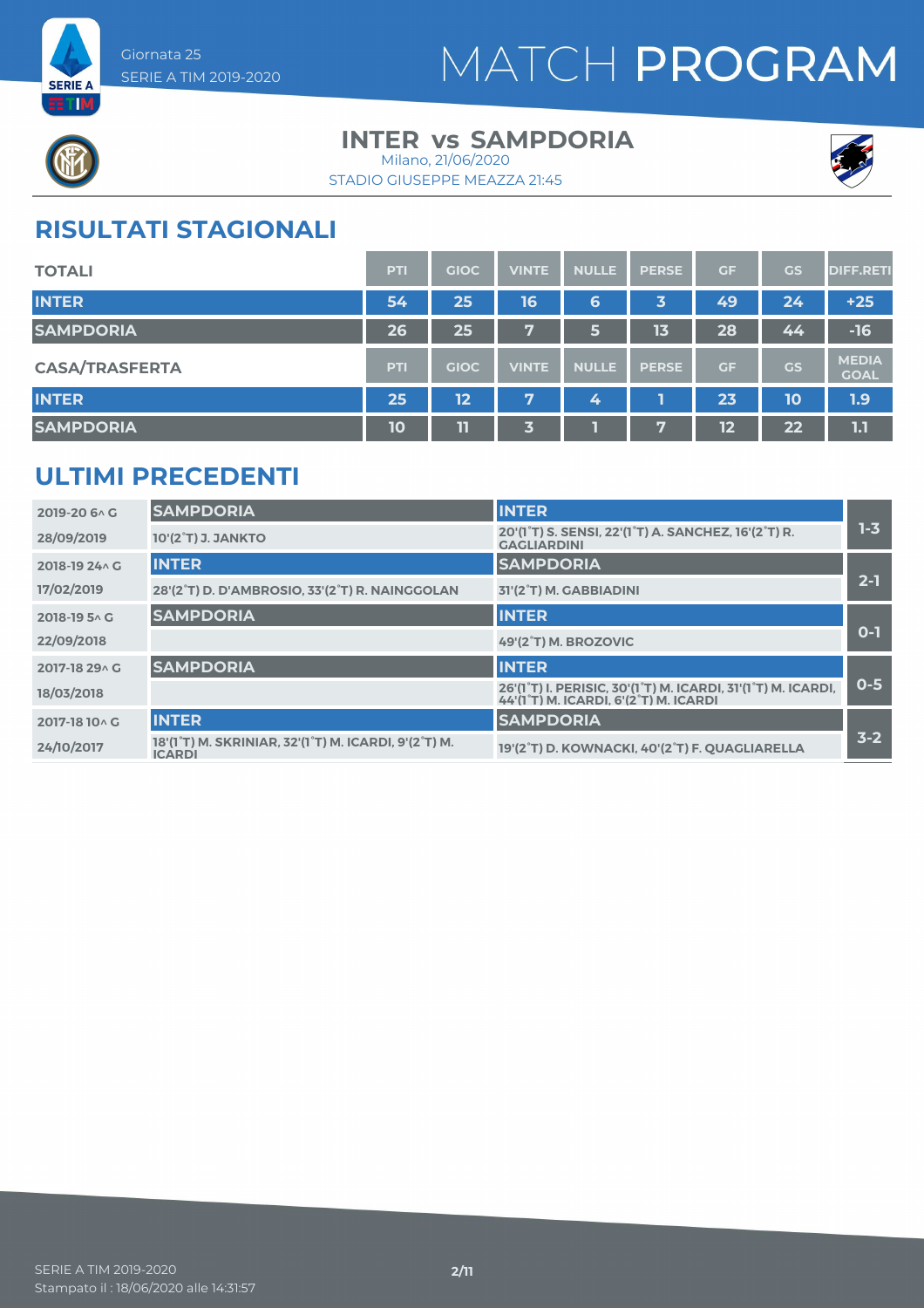



### **INTER vs SAMPDORIA** Milano, 21/06/2020

STADIO GIUSEPPE MEAZZA 21:45



## **ROSA DELLE SQUADRE**

| <b>INTER</b>                  | <b>PRES. A</b>       | <b>GOL A</b>   | <b>GOL 2019-20</b> | <b>PRES. 2019-20</b>    | MIN. 2019-20 |
|-------------------------------|----------------------|----------------|--------------------|-------------------------|--------------|
| <b>PORTIERI</b>               |                      |                |                    |                         |              |
| <b>1 SAMIR HANDANOVIC</b>     | 465                  | 525            | 20                 | 22                      | 2111         |
| <b>27 DANIELE PADELLI</b>     | 115                  | 155            | 4                  | 3                       | 289          |
| <b>35 FILIP STANKOVIC</b>     | $\mathbf 0$          | $\mathbf 0$    | $\mathbf 0$        | $\mathbf 0$             | $\mathbf 0$  |
| <b>38 GIACOMO POZZER</b>      | $\mathbf 0$          | $\mathbf{O}$   | $\mathbf{O}$       | $\Omega$                | $\mathbf{O}$ |
| <b>46 TOMMASO BERNI</b>       | 9                    | 10             | $\Omega$           | $\Omega$                | $\mathbf 0$  |
| <b>DIFENSORI</b>              |                      |                |                    |                         |              |
| 2 DIEGO GODIN                 | 16                   | $\mathbf 0$    | $\mathbf 0$        | 16                      | 1172         |
| <b>6 STEFAN DE VRIJ</b>       | 146                  | 12             | $\overline{2}$     | 23                      | 2147         |
| <b>13 ANDREA RANOCCHIA</b>    | 198                  | 13             | $\mathbf 0$        | $\overline{\mathbf{2}}$ | 188          |
| <b>31 LORENZO PIROLA</b>      | $\mathbf 0$          | $\mathbf 0$    | $\mathbf 0$        | $\mathbf 0$             | $\mathbf{O}$ |
| <b>33 DANILO D'AMBROSIO</b>   | 204                  | 14             | L.                 | 12                      | 824          |
| <b>34 CRISTIANO BIRAGHI</b>   | 162                  | 3              | $\Omega$           | 16                      | 1203         |
| <b>37 MILAN SKRINIAR</b>      | 135                  | 4              | $\overline{0}$     | 24                      | 2224         |
| 95 ALESSANDRO BASTONI         | 45                   | $\overline{2}$ | T.                 | 14                      | 1207         |
| <b>CENTROCAMPISTI</b>         |                      |                |                    |                         |              |
| <b>5 ROBERTO GAGLIARDINI</b>  | 93                   | $\mathbf{9}$   | $\overline{2}$     | 12                      | 837          |
| <b>8 MATIAS VECINO</b>        | 189                  | 17             | $\overline{2}$     | 18                      | 1342         |
| <b>12 STEFANO SENSI</b>       | 73                   | 8              | 3                  | 12                      | 764          |
| <b>15 ASHLEY YOUNG</b>        | 5                    | $\mathbf{I}$   | $\mathbf{1}$       | 5                       | 480          |
| <b>18 KWADWO ASAMOAH</b>      | 270                  | 12             | $\mathbf 0$        | 8                       | 682          |
| <b>20 BORJA VALERO</b>        | 238                  | 17             | $\mathbf{1}$       | 9                       | 452          |
| <b>NICOLO' BARELLA</b><br>23  | 120                  | 8              | I.                 | 20                      | 1518         |
| <b>24 CHRISTIAN ERIKSEN</b>   | 4                    | $\mathbf{O}$   | $\mathbf 0$        | 4                       | 138          |
| <b>32 LUCIEN AGOUME</b>       | I.                   | $\mathbf 0$    | $\overline{0}$     | I.                      | 12           |
| <b>36 THOMAS SCHIRO'</b>      | $\Omega$             | $\mathbf 0$    | $\mathbf 0$        | $\mathbf 0$             | $\mathbf{O}$ |
| <b>MARCELO BROZOVIC</b><br>77 | 156                  | 18             | 3                  | 23                      | 2123         |
| <b>ATTACCANTI</b>             |                      |                |                    |                         |              |
| <b>7 ALEXIS SANCHEZ</b>       | 104                  | 21             | I.                 | $\mathbf{9}$            | 232          |
| 9 ROMELU LUKAKU               | 25                   | 17             | 17                 | 25                      | 2262         |
| <b>10 LAUTARO MARTINEZ</b>    | 49                   | 17             | 11                 | 22                      | 1757         |
| <b>11 VICTOR MOSES</b>        | 3                    | $\mathbf 0$    | $\mathbf 0$        | 3                       | 120          |
| <b>30 SEBASTIANO ESPOSITO</b> | 5                    | L              | L                  | 5                       | 197          |
| <b>39 EDOARDO VERGANI</b>     | $\Omega$             | $\mathbf 0$    | $\mathbf 0$        | $\mathbf{O}$            | $\mathbf{O}$ |
| <b>40 MATIAS FONSECA</b>      | $\mathbf 0$          | $\mathbf 0$    | $\mathbf 0$        | O                       | $\mathbf 0$  |
| <b>87 ANTONIO CANDREVA</b>    | 350                  | 57             | $\overline{2}$     | 20                      | 1407         |
| <b>STAFF TECNICO</b>          |                      |                |                    |                         |              |
| <b>Allenatore</b>             | <b>ANTONIO CONTE</b> |                |                    |                         |              |



**Diffidato**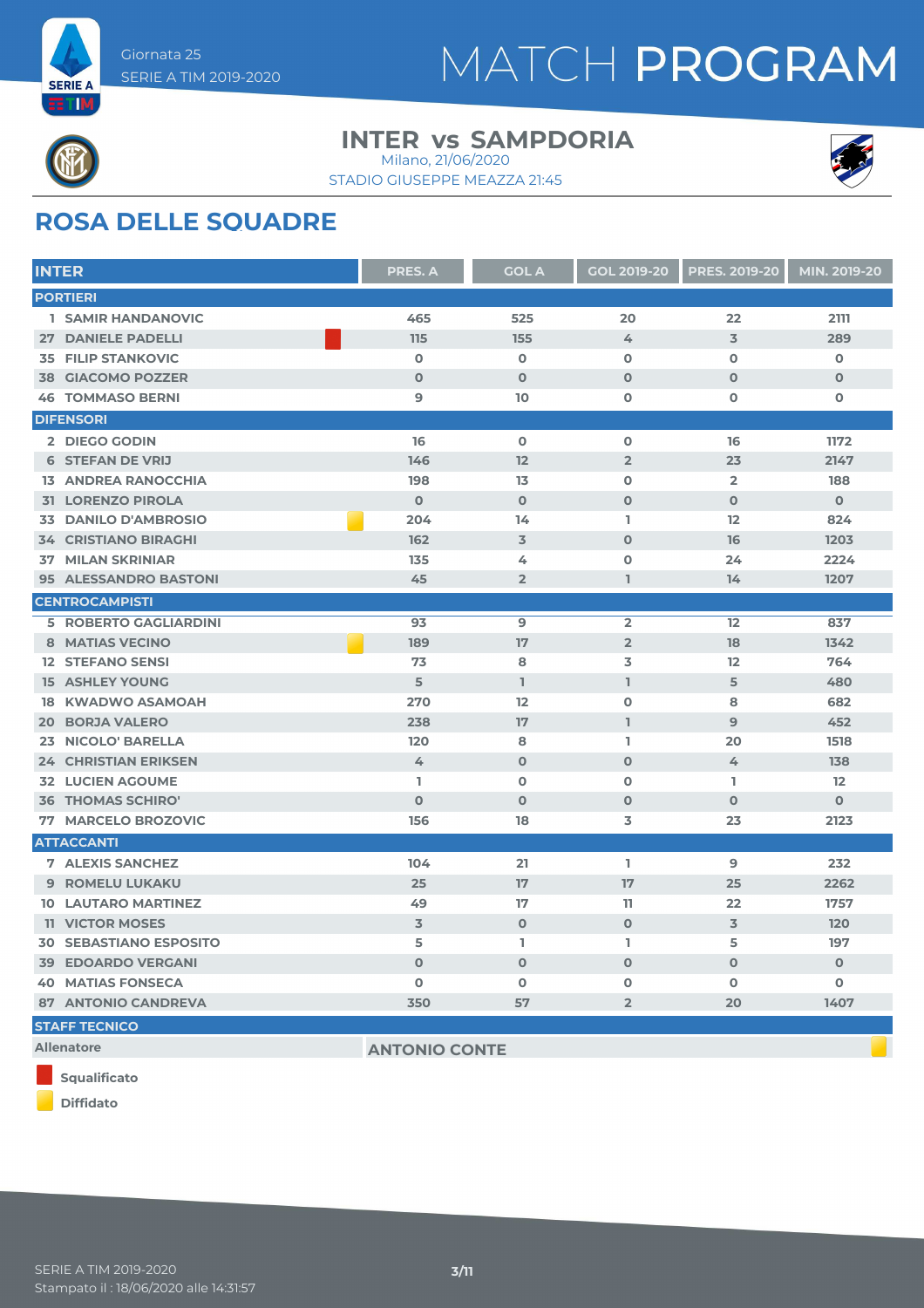

### **INTER vs SAMPDORIA** Milano, 21/06/2020





| <b>SAMPDORIA</b>               | PRES. A        | <b>GOL A</b>   | <b>GOL 2019-20</b> | <b>PRES. 2019-20</b> | MIN. 2019-20 |
|--------------------------------|----------------|----------------|--------------------|----------------------|--------------|
| <b>PORTIERI</b>                |                |                |                    |                      |              |
| 1 EMIL AUDERO                  | 62             | 96             | 44                 | 25                   | 2420         |
| <b>22 ANDREA SECULIN</b>       | $\overline{9}$ | 18             | $\mathbf 0$        | $\mathbf 0$          | $\mathbf 0$  |
| <b>28 MATTEO RASPA</b>         | $\mathbf 0$    | $\mathbf 0$    | $\mathbf 0$        | $\mathbf 0$          | $\mathbf o$  |
| <b>30 WLADIMIRO FALCONE</b>    | $\mathbf 0$    | $\mathbf 0$    | $\mathbf 0$        | $\mathbf{O}$         | $\mathbf 0$  |
| <b>35 LORENZO AVOGADRI</b>     | $\mathbf 0$    | $\mathbf 0$    | $\mathbf 0$        | $\mathbf 0$          | $\mathbf 0$  |
| <b>DIFENSORI</b>               |                |                |                    |                      |              |
| <b>3 TOMMASO AUGELLO</b>       | 6              | $\mathbf 0$    | $\mathbf 0$        | 6                    | 358          |
| <b>5 JULIAN CHABOT</b>         | 6              | $\mathbf 0$    | $\mathbf 0$        | 6                    | 490          |
| <b>15 OMAR COLLEY</b>          | 42             | $\mathbf 0$    | $\mathbf 0$        | 21                   | 2032         |
| 21 LORENZO TONELLI             | 85             | 11             | $\mathbf 0$        | 5                    | 461          |
| <b>24 BARTOSZ BERESZYNSKI</b>  | 88             | $\mathbf 0$    | $\mathbf 0$        | 17                   | 1583         |
| <b>25 ALEX FERRARI</b>         | 65             | $\mathbb{I}$   | $\mathbf 0$        | 12                   | 1088         |
| <b>29 NICOLA MURRU</b>         | 147            | $\mathbf 0$    | $\mathbf 0$        | 22                   | 2027         |
| <b>33 KAIQUE ROCHA</b>         | $\mathbf 0$    | $\mathbf{O}$   | $\mathbf{O}$       | $\mathbf{O}$         | $\mathbf 0$  |
| <b>34 MAYA YOSHIDA</b>         | L              | $\mathbf 0$    | 0                  | T.                   | 97           |
| <b>CENTROCAMPISTI</b>          |                |                |                    |                      |              |
| <b>4 RONALDO VIEIRA</b>        | 35             | $\mathbf 0$    | $\mathbf 0$        | 21                   | 1608         |
| <b>6 ALBIN EKDAL</b>           | 223            | 10             | $\mathbf 0$        | 23                   | 1781         |
| <b>7 KAROL LINETTY</b>         | 113            | $\overline{9}$ | $\overline{2}$     | 17                   | 1285         |
| <b>8 EDGAR BARRETO</b>         | 264            | 11             | $\mathbf{O}$       | $\overline{2}$       | 94           |
| <b>11 GASTON RAMIREZ</b>       | 137            | 24             | 5                  | 15                   | 948          |
| <b>12 FABIO DEPAOLI</b>        | 74             | $\mathbf 0$    | $\mathbf{O}$       | 16                   | 1059         |
| <b>14 JAKUB JANKTO</b>         | 109            | $\mathbf{1}$   | $\overline{2}$     | 19                   | 1365         |
| <b>16 KRISTOFFER ASKILDSEN</b> | $\Omega$       | $\Omega$       | $\Omega$           | $\Omega$             | $\mathbf{O}$ |
| <b>18 MORTEN THORSBY</b>       | 14             | $\mathbf 0$    | $\mathbf 0$        | 14                   | 1160         |
| <b>20 GONZALO MARONI</b>       | L              | $\mathbf 0$    | $\mathbf 0$        | $\mathbf{I}$         | 31           |
| 91 ANDREA BERTOLACCI           | 207            | 21             | $\mathbf 0$        | 7                    | 309          |
| <b>ATTACCANTI</b>              |                |                |                    |                      |              |
| 9 FEDERICO BONAZZOLI           | 32             | L.             | L                  | 11                   | 451          |
| 17 ANTONINO LA GUMINA          | 27             | $\overline{2}$ | $\mathbf{O}$       | L.                   | 5            |
| 23 MANOLO GABBIADINI           | 197            | 48             | 6                  | 21                   | 1512         |
| <b>26 MEHDI LERIS</b>          | 34             | $\mathbf{O}$   | $\mathbf{O}$       | 7                    | 261          |
| 27 FABIO QUAGLIARELLA          | 460            | 162            | 9                  | 21                   | 1918         |
| <b>32 FELICE D'AMICO</b>       | $\mathbf 0$    | $\pmb{0}$      | $\mathbf 0$        | $\mathbf 0$          | $\pmb{0}$    |
| <b>STAFF TECNICO</b>           |                |                |                    |                      |              |

**Allenatore CLAUDIO RANIERI**

**Diffidato**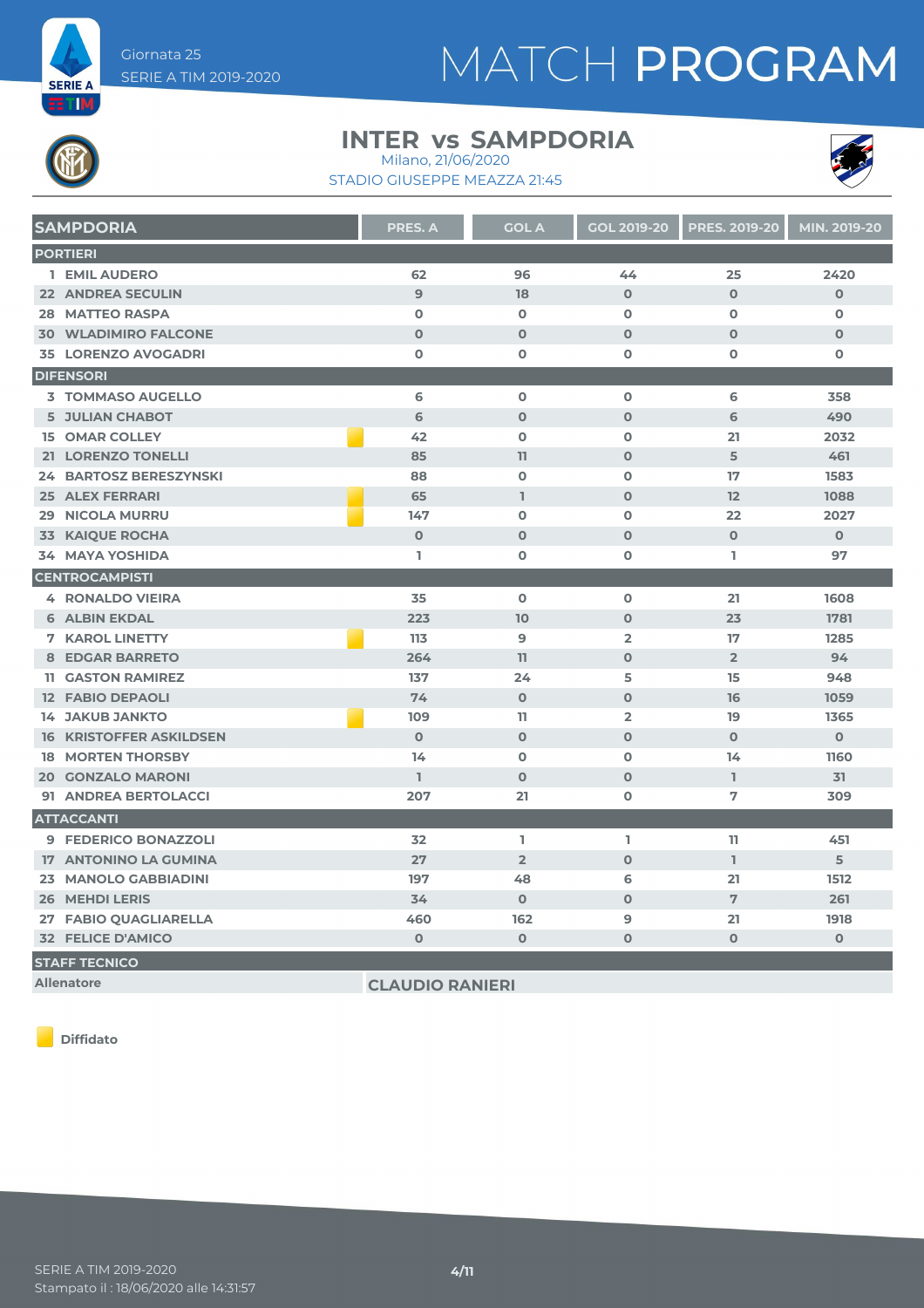



## **INTER vs SAMPDORIA**

STADIO GIUSEPPE MEAZZA 21:45 Milano, 21/06/2020



## **RENDIMENTO RECENTE**

| <b>INTER</b>                      |                                                                                                                                                  |                                                            |         |
|-----------------------------------|--------------------------------------------------------------------------------------------------------------------------------------------------|------------------------------------------------------------|---------|
| <b>26^ GIORNATA</b><br>08/03/2020 | <b>JUVENTUS</b><br>10'(2°T) A. RAMSEY, 22'(2°T) P. DYBALA                                                                                        | <b>INTER</b>                                               | $2-0$   |
| <b>24^ GIORNATA</b><br>16/02/2020 | <b>LAZIO</b><br>5'(2°T) C. IMMOBILE, 24'(2°T) S. MILINKOVIC-SAVIC                                                                                | <b>INTER</b><br><b>44'(1°T) A. YOUNG</b>                   | $2 - 1$ |
| 23^ GIORNATA<br>09/02/2020        | <b>INTER</b><br>6'(2 <sup>°</sup> T) M. BROZOVIC, 9'(2 <sup>°</sup> T) M. VECINO, 25'(2 <sup>°</sup> T) S. DE<br><b>VRIJ, 48'(2°T) R. LUKAKU</b> | <b>MILAN</b><br>40'(1°T) A. REBIC, 46'(1°T) Z. IBRAHIMOVIC | $4 - 2$ |
| 22^ GIORNATA<br>02/02/2020        | <b>UDINESE</b>                                                                                                                                   | <b>INTER</b><br>19'(2°T) R. LUKAKU, 26'(2°T) R. LUKAKU     | $0 - 2$ |
| 21^ GIORNATA<br>26/01/2020        | <b>INTER</b><br>29'(1°T) L. MARTINEZ                                                                                                             | <b>CAGLIARI</b><br>33'(2°T) R. NAINGGOLAN                  | $1-1$   |
| <b>SAMPDORIA</b>                  |                                                                                                                                                  |                                                            |         |
| 26^ GIORNATA<br>08/03/2020        | <b>SAMPDORIA</b><br>32'(2°T) F. QUAGLIARELLA, 41'(2°T) F. QUAGLIARELLA                                                                           | <b>HELLAS VERONA</b><br>32'(1 <sup>°</sup> T)[A] E. AUDERO | $2 - 1$ |
| $24.6$ CIODNATA                   |                                                                                                                                                  | _____________                                              |         |

|                     | <u>JE (E TJT; QUAULIANLELA, TI (E TJT; QUAULIANLELA E JE (T TJIA) L; AUDENU</u> |                                                                                                                                                                               |         |
|---------------------|---------------------------------------------------------------------------------|-------------------------------------------------------------------------------------------------------------------------------------------------------------------------------|---------|
| <b>24^ GIORNATA</b> | <b>SAMPDORIA</b>                                                                | <b>FIORENTINA</b>                                                                                                                                                             |         |
| 16/02/2020          | 45'(2°T) M. GABBIADINI                                                          | 8'(1 <sup>°</sup> T)[A] M. THORSBY, 18'(1 <sup>°</sup> T) D. VLAHOVIC, 40'(1 <sup>°</sup> T) F.<br>CHIESA, 12'(2 <sup>°</sup> T) D. VLAHOVIC, 33'(2 <sup>°</sup> T) F. CHIESA | $1-5$   |
| 23^ GIORNATA        | <b>TORINO</b>                                                                   | <b>SAMPDORIA</b>                                                                                                                                                              |         |
| 08/02/2020          | 10'(2 <sup>°</sup> T) S. VERDI                                                  | 25'(2°T) G. RAMIREZ, 30'(2°T) G. RAMIREZ, 34'(2°T) F.<br><b>QUAGLIARELLA</b>                                                                                                  | $1 - 3$ |
| 22^ GIORNATA        | <b>SAMPDORIA</b>                                                                | <b>NAPOLI</b>                                                                                                                                                                 |         |
| 03/02/2020          | 26'(1°T) F. QUAGLIARELLA, 28'(2°T) M. GABBIADINI                                | 3'(1 <sup>°</sup> T) A. MILIK, 16'(1 <sup>°</sup> T) E. ELMAS, 38'(2 <sup>°</sup> T) D. DEMME,<br>53'(2 <sup>°</sup> T) D. MERTENS                                            | $2 - 4$ |
| 21^ GIORNATA        | <b>SAMPDORIA</b>                                                                | <b>SASSUOLO</b>                                                                                                                                                               |         |
| 26/01/2020          |                                                                                 |                                                                                                                                                                               | $O-O$   |

| <b>CONFRONTO SQUADRE (Valori medi)</b> | <b>INTER</b> | <b>SAMPDORIA</b> |
|----------------------------------------|--------------|------------------|
| <b>Goal Fatti</b>                      | 1.96         | 1.12             |
| <b>Goal Subiti</b>                     | 0.96         | 1.76             |
| <b>Tiri totali</b>                     | 11.2         | 9.96             |
| <b>Tiri in porta</b>                   | 7.04         | 5.24             |
| <b>Assist</b>                          | 1.2          | 0.56             |
| Azioni di attacco                      | 49.56        | 47.76            |
| Passaggi riusciti                      | 439.6        | 295.2            |
| Passaggi riusciti %                    | 84%          | 76%              |
| <b>Falli Fatti</b>                     | 15.04        | 14.92            |
| <b>Falli Subiti</b>                    | 10.92        | 12.16            |
| <b>Baricentro</b>                      | 52.07m       | 50.89m           |
| <b>Passaggi Chiave</b>                 | 3.92         | 3.04             |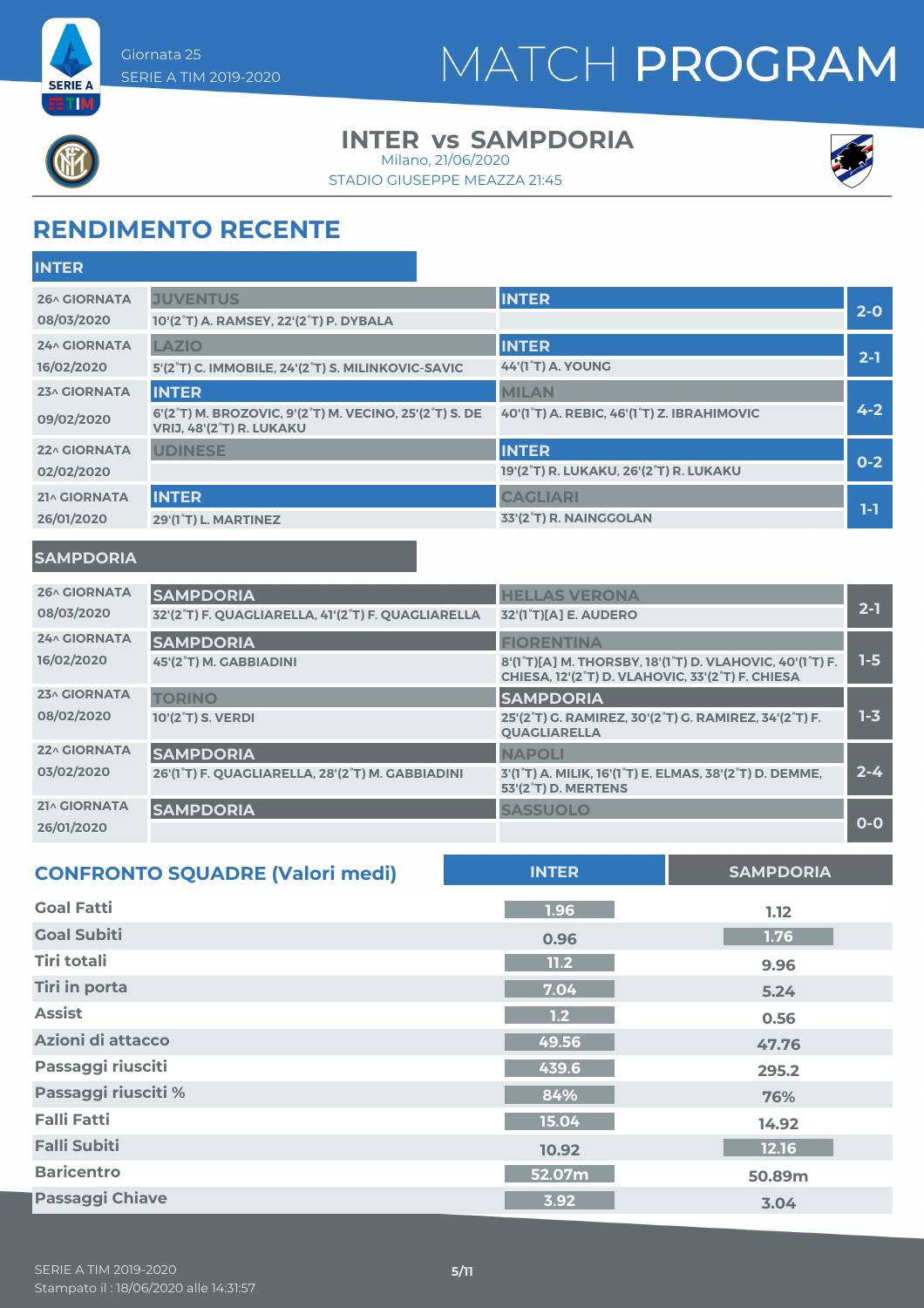**SERIE A** 

# MATCH PROGRAM

### **INTER vs SAMPDORIA** Milano, 21/06/2020

STADIO GIUSEPPE MEAZZA 21:45



### **RENDIMENTO ATLETICO \***

| <b>INTER</b>         | Pres. (Min.) | Media (km) | Media<br>Sprint (Km) | <b>SAMPDORIA</b>       | Pres. (Min.) | Media (km) | Media<br>Sprint (Km) |
|----------------------|--------------|------------|----------------------|------------------------|--------------|------------|----------------------|
| 77 M. BROZOVIC       | 23 (2123')   | 12.523     | 0.854                | 18 M. THORSBY          | 14 (1160')   | 11.259     | 0.9                  |
| 8 M. VECINO          | 18 (1342')   | 11.453     | 1.12                 | <b>6</b> A. EKDAL      | 23 (1781')   | 10.846     | 0.679                |
| 23 N. BARELLA        | 20 (1518')   | 11.196     | 0.986                | 4 R. VIEIRA            | 21 (1608')   | 10.428     | 0.798                |
| 15 A. YOUNG          | 5(480)       | 11.078     | 0.991                | 34 M. YOSHIDA          | 1(97)        | 10.283     | 0.457                |
| 34 C. BIRAGHI        | 16 (1203')   | 10.701     | 0.953                | 25 A. FERRARI          | 12 (1088')   | 10.263     | 0.631                |
| 37 M. SKRINIAR       | 24 (2224')   | 10.642     | 0.506                | 24 B. BERESZYNSKI      | 17 (1583')   | 10.168     | 0.849                |
| 33 D. D'AMBROSIO     | 12 (824')    | 10.51      | 0.893                | 29 N. MURRU            | 22 (2027')   | 10.092     | 0.876                |
| 95 A. BASTONI        | 14 (1207')   | 10.503     | 0.57                 | 15 O. COLLEY           | 21 (2032')   | 9.968      | 0.628                |
| 5 R. GAGLIARDINI     | 12 (837')    | 10.311     | 0.924                | 12 F. DEPAOLI          | 16 (1059')   | 9.9        | 1.149                |
| 6 S. DE VRIJ         | 23 (2147')   | 10.123     | 0.507                | 21 L. TONELLI          | 5(461)       | 9.751      | 0.676                |
| 13 A. RANOCCHIA      | 2(188)       | 9.924      | 0.436                | <b>7</b> K. LINETTY    | 17 (1285')   | 9.676      | 0.83                 |
| 2 D. GODIN           | 16 (1172')   | 9.893      | 0.602                | 27 F. QUAGLIARELLA     | 21 (1918')   | 9.646      | 0.673                |
| 20 B. VALERO         | 9(452)       | 9.892      | 0.751                | 14 J. JANKTO           | 19 (1365')   | 9.537      | 0.936                |
| 10 L. MARTINEZ       | 22 (1757')   | 9.689      | 0.866                | 5J. CHABOT             | 6 (490')     | 9.535      | 0.723                |
| <b>18</b> K. ASAMOAH | 8(682)       | 9.621      | 0.859                | 3 T. AUGELLO           | 6(358)       | 9.201      | 0.846                |
| 87 A. CANDREVA       | 20 (1407')   | 9.533      | 1.045                | 23 M. GABBIADINI       | 21(1512')    | 8.722      | 0.654                |
| 9 R. LUKAKU          | 25 (2262')   | 9.482      | 0.672                | 11 G. RAMIREZ          | 15 (948')    | 8.645      | 0.669                |
| <b>12</b> S. SENSI   | 12(764)      | 9.363      | 0.697                | 91 A. BERTOLACCI       | 7(309)       | 6.993      | 0.513                |
| 30 S. ESPOSITO       | 5(197)       | 8.429      | 0.868                | 9 F. BONAZZOLI         | 11(451)      | 6.179      | 0.612                |
| <b>11</b> V. MOSES   | 3(120)       | 7.807      | 0.722                | 8 E. BARRETO           | 2(94)        | 5.68       | 0.391                |
| 24 C. ERIKSEN        | 4(138)       | 5.932      | 0.551                | <b>26 M. LERIS</b>     | 7(261)       | 4.887      | 0.56                 |
| <b>7</b> A. SANCHEZ  | 9(232)       | 4.749      | 0.418                | 20 G. MARONI           | 7(31)        | 2.955      | 0.147                |
| 32 L. AGOUME         | 1(12)        | 7.431      | 0.26                 | <b>17</b> A. LA GUMINA | 1(5)         | 0.697      | 0.038                |

**\* Le informazioni riportate sul Rendimento Atletico sono da intendersi riferite al periodo di permanenza nella squadra corrente.**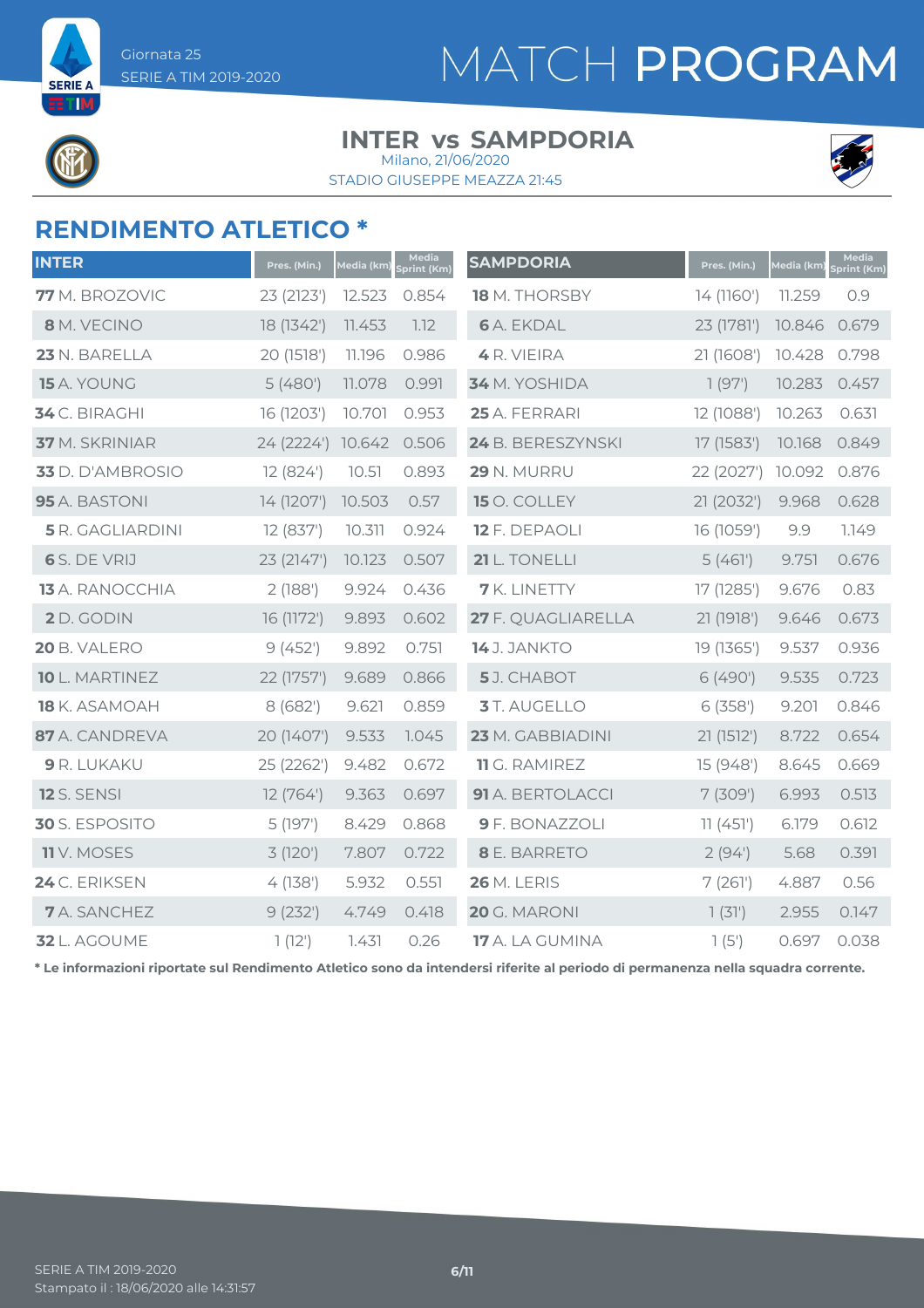

**SERIE A** ETIM

## **INTER vs SAMPDORIA**

STADIO GIUSEPPE MEAZZA 21:45 Milano, 21/06/2020



## **GLI INCONTRI DELLA 25 ^ GIORNATA**

| <b>BRESCIA</b>       | <b>NAPOLI</b>    | 21/02/2020 20:45 1 - 2       |
|----------------------|------------------|------------------------------|
| <b>BOLOGNA</b>       | <b>UDINESE</b>   | 22/02/2020 15:00 1 - 1       |
| <b>SPAL</b>          | <b>JUVENTUS</b>  | 22/02/2020 18:00 1 - 2       |
| <b>FIORENTINA</b>    | <b>MILAN</b>     | 22/02/2020 20:45 1 - 1       |
| <b>GENOA</b>         | <b>LAZIO</b>     | 23/02/2020 12:30<br>$12 - 3$ |
| <b>ROMA</b>          | <b>LECCE</b>     | 23/02/2020 18:00 4 - 0       |
| <b>TORINO</b>        | <b>PARMA</b>     | 20/06/2020 19:30             |
| <b>HELLAS VERONA</b> | <b>CAGLIARI</b>  | 20/06/2020 21:45             |
| <b>ATALANTA</b>      | <b>SASSUOLO</b>  | 21/06/2020 19:30             |
| <b>INTER</b>         | <b>SAMPDORIA</b> | 21/06/2020 21:45             |

### **CLASSIFICA SERIE A**

| <b>JUVENTUS</b><br>63<br>3<br>$\overline{3}$<br>26<br>20<br>50<br>24<br>$+26$<br>62<br><b>LAZIO</b><br>26<br>19<br>5<br>$\overline{2}$<br>60<br>23<br>$+37$<br><b>INTER</b><br>54<br>25<br>16<br>$6\phantom{a}$<br>$\overline{\mathbf{3}}$<br>49<br>24<br>$+25$<br><b>ATALANTA</b><br>48<br>25<br>$\mathbf 6$<br>5<br>70<br>14<br>34<br>$+36$<br>45<br>26<br>$\mathbf 6$<br>$\overline{7}$<br>51<br><b>ROMA</b><br>13<br>35<br>$+16$<br>39<br>26<br>11<br>9<br><b>NAPOLI</b><br>6<br>41<br>36<br>$+5$<br>36<br>26<br><b>MILAN</b><br>10<br>6<br>10<br>28<br>34<br>$-6$<br>35<br>25<br>9<br><b>HELLAS VERONA</b><br>8<br>8<br>29<br>26<br>$+3$<br>35<br>25<br><b>PARMA</b><br>10<br>5<br>10<br>32<br>31<br>$+1$<br>26<br>9<br>$\overline{7}$<br><b>BOLOGNA</b><br>34<br>10<br>38<br>42<br>$-4$<br>25<br><b>SASSUOLO</b><br>32<br>9<br>5<br>11<br>41<br>39<br>$+2$<br>32<br>25<br><b>CAGLIARI</b><br>8<br>8<br>9<br>41<br>$+1$<br>40<br>30<br>26<br>$\overline{7}$<br>9<br>10<br>32<br><b>FIORENTINA</b><br>36<br>$-4$<br>$\overline{7}$<br>28<br>26<br>$\overline{7}$<br>12<br>21<br>37<br><b>UDINESE</b><br>$-16$<br>25<br>27<br>8<br>$\overline{\mathsf{3}}$<br>14<br>28<br>$-17$<br><b>TORINO</b><br>45<br><b>SAMPDORIA</b><br>26<br>25<br>$\overline{7}$<br>$5\phantom{a}$<br>13<br>28<br>$-16$<br>44<br>25<br>26<br>$\overline{7}$<br><b>GENOA</b><br>6<br>13<br>31<br>47<br>$-16$<br>25<br><b>LECCE</b><br>26<br>6<br>$\overline{7}$<br>13<br>$-22$<br>34<br>56<br>18<br>26<br>5<br>$\overline{3}$<br>18<br><b>SPAL</b><br>20<br>$-24$<br>44 |                | PTI | <b>GIOC</b> | <b>VINTE</b> | <b>NULLE</b> | <b>PERSE</b> | <b>GF</b> | GS | <b>DIFF.RETI</b> |
|---------------------------------------------------------------------------------------------------------------------------------------------------------------------------------------------------------------------------------------------------------------------------------------------------------------------------------------------------------------------------------------------------------------------------------------------------------------------------------------------------------------------------------------------------------------------------------------------------------------------------------------------------------------------------------------------------------------------------------------------------------------------------------------------------------------------------------------------------------------------------------------------------------------------------------------------------------------------------------------------------------------------------------------------------------------------------------------------------------------------------------------------------------------------------------------------------------------------------------------------------------------------------------------------------------------------------------------------------------------------------------------------------------------------------------------------------------------------------------------------------------------------------------------------------|----------------|-----|-------------|--------------|--------------|--------------|-----------|----|------------------|
|                                                                                                                                                                                                                                                                                                                                                                                                                                                                                                                                                                                                                                                                                                                                                                                                                                                                                                                                                                                                                                                                                                                                                                                                                                                                                                                                                                                                                                                                                                                                                   |                |     |             |              |              |              |           |    |                  |
|                                                                                                                                                                                                                                                                                                                                                                                                                                                                                                                                                                                                                                                                                                                                                                                                                                                                                                                                                                                                                                                                                                                                                                                                                                                                                                                                                                                                                                                                                                                                                   |                |     |             |              |              |              |           |    |                  |
|                                                                                                                                                                                                                                                                                                                                                                                                                                                                                                                                                                                                                                                                                                                                                                                                                                                                                                                                                                                                                                                                                                                                                                                                                                                                                                                                                                                                                                                                                                                                                   |                |     |             |              |              |              |           |    |                  |
|                                                                                                                                                                                                                                                                                                                                                                                                                                                                                                                                                                                                                                                                                                                                                                                                                                                                                                                                                                                                                                                                                                                                                                                                                                                                                                                                                                                                                                                                                                                                                   |                |     |             |              |              |              |           |    |                  |
|                                                                                                                                                                                                                                                                                                                                                                                                                                                                                                                                                                                                                                                                                                                                                                                                                                                                                                                                                                                                                                                                                                                                                                                                                                                                                                                                                                                                                                                                                                                                                   |                |     |             |              |              |              |           |    |                  |
|                                                                                                                                                                                                                                                                                                                                                                                                                                                                                                                                                                                                                                                                                                                                                                                                                                                                                                                                                                                                                                                                                                                                                                                                                                                                                                                                                                                                                                                                                                                                                   |                |     |             |              |              |              |           |    |                  |
|                                                                                                                                                                                                                                                                                                                                                                                                                                                                                                                                                                                                                                                                                                                                                                                                                                                                                                                                                                                                                                                                                                                                                                                                                                                                                                                                                                                                                                                                                                                                                   |                |     |             |              |              |              |           |    |                  |
|                                                                                                                                                                                                                                                                                                                                                                                                                                                                                                                                                                                                                                                                                                                                                                                                                                                                                                                                                                                                                                                                                                                                                                                                                                                                                                                                                                                                                                                                                                                                                   |                |     |             |              |              |              |           |    |                  |
|                                                                                                                                                                                                                                                                                                                                                                                                                                                                                                                                                                                                                                                                                                                                                                                                                                                                                                                                                                                                                                                                                                                                                                                                                                                                                                                                                                                                                                                                                                                                                   |                |     |             |              |              |              |           |    |                  |
|                                                                                                                                                                                                                                                                                                                                                                                                                                                                                                                                                                                                                                                                                                                                                                                                                                                                                                                                                                                                                                                                                                                                                                                                                                                                                                                                                                                                                                                                                                                                                   |                |     |             |              |              |              |           |    |                  |
|                                                                                                                                                                                                                                                                                                                                                                                                                                                                                                                                                                                                                                                                                                                                                                                                                                                                                                                                                                                                                                                                                                                                                                                                                                                                                                                                                                                                                                                                                                                                                   |                |     |             |              |              |              |           |    |                  |
|                                                                                                                                                                                                                                                                                                                                                                                                                                                                                                                                                                                                                                                                                                                                                                                                                                                                                                                                                                                                                                                                                                                                                                                                                                                                                                                                                                                                                                                                                                                                                   |                |     |             |              |              |              |           |    |                  |
|                                                                                                                                                                                                                                                                                                                                                                                                                                                                                                                                                                                                                                                                                                                                                                                                                                                                                                                                                                                                                                                                                                                                                                                                                                                                                                                                                                                                                                                                                                                                                   |                |     |             |              |              |              |           |    |                  |
|                                                                                                                                                                                                                                                                                                                                                                                                                                                                                                                                                                                                                                                                                                                                                                                                                                                                                                                                                                                                                                                                                                                                                                                                                                                                                                                                                                                                                                                                                                                                                   |                |     |             |              |              |              |           |    |                  |
|                                                                                                                                                                                                                                                                                                                                                                                                                                                                                                                                                                                                                                                                                                                                                                                                                                                                                                                                                                                                                                                                                                                                                                                                                                                                                                                                                                                                                                                                                                                                                   |                |     |             |              |              |              |           |    |                  |
|                                                                                                                                                                                                                                                                                                                                                                                                                                                                                                                                                                                                                                                                                                                                                                                                                                                                                                                                                                                                                                                                                                                                                                                                                                                                                                                                                                                                                                                                                                                                                   |                |     |             |              |              |              |           |    |                  |
|                                                                                                                                                                                                                                                                                                                                                                                                                                                                                                                                                                                                                                                                                                                                                                                                                                                                                                                                                                                                                                                                                                                                                                                                                                                                                                                                                                                                                                                                                                                                                   |                |     |             |              |              |              |           |    |                  |
|                                                                                                                                                                                                                                                                                                                                                                                                                                                                                                                                                                                                                                                                                                                                                                                                                                                                                                                                                                                                                                                                                                                                                                                                                                                                                                                                                                                                                                                                                                                                                   |                |     |             |              |              |              |           |    |                  |
|                                                                                                                                                                                                                                                                                                                                                                                                                                                                                                                                                                                                                                                                                                                                                                                                                                                                                                                                                                                                                                                                                                                                                                                                                                                                                                                                                                                                                                                                                                                                                   |                |     |             |              |              |              |           |    |                  |
|                                                                                                                                                                                                                                                                                                                                                                                                                                                                                                                                                                                                                                                                                                                                                                                                                                                                                                                                                                                                                                                                                                                                                                                                                                                                                                                                                                                                                                                                                                                                                   | <b>BRESCIA</b> | 16  | 26          | 4            | 4            | 18           | 22        | 49 | $-27$            |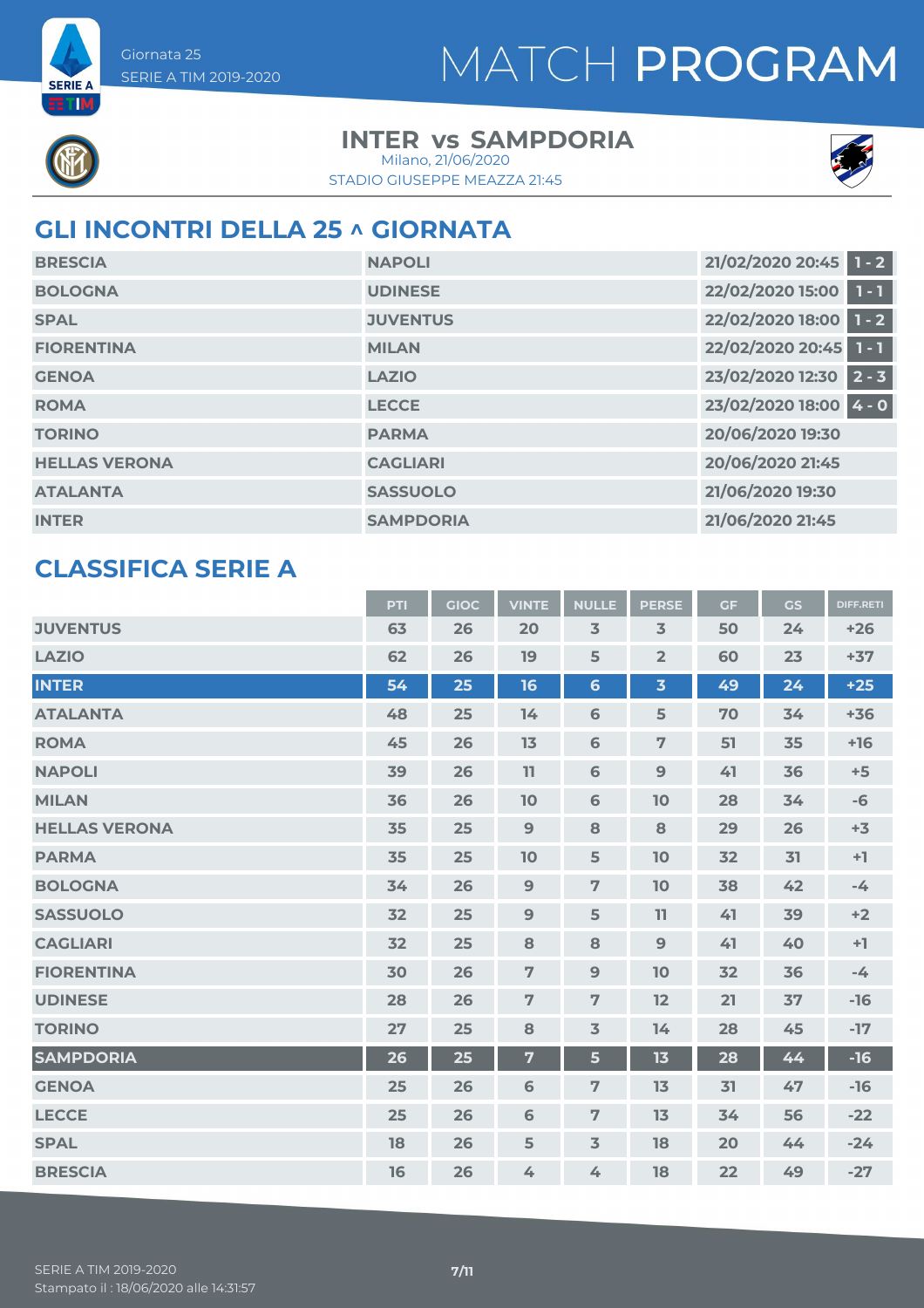

**SERIE A** ETIM

### **INTER vs SAMPDORIA** Milano, 21/06/2020



STADIO GIUSEPPE MEAZZA 21:45

## **CLASSIFICA GIOCATORI**

| <b>RANKING MARCATORI</b> | <b>Gol(Rigore)</b>  |
|--------------------------|---------------------|
| <b>C. IMMOBILE</b>       | LAZ 27 (10)         |
| 2 C. RONALDO             | <b>JUV</b> 21 (7)   |
| <b>3 R. LUKAKU</b>       | $INT$ 17 (4)        |
| 4 JOAO PEDRO             | CAG 16 (3)          |
| 5 J. ILICIC              | ATA 15 (0)          |
| <b>6 L. MURIEL</b>       | <b>ATA 13 (5)</b>   |
| <b>6 F. CAPUTO</b>       | SAS 13 (1)          |
| 8 E. DZEKO               | <b>ROM</b> 12 (0)   |
| <b>D. ZAPATA</b><br>9    | 11(1)<br><b>ATA</b> |
| <b>L. MARTINEZ</b><br>9  | <b>INT</b><br>11(2) |

## **CLASSIFICA SQUADRE**

| <b>RANKING SQUADRE</b>         | <b>Gol - Media Gol</b> |      |
|--------------------------------|------------------------|------|
| <b>ATALANTA</b>                | 70                     | 2.8  |
| <b>LAZIO</b><br>2              | 60                     | 2.31 |
| <b>ROMA</b><br>B               | 51                     | 1.96 |
| <b>JUVENTUS</b><br>4           | 50                     | 1.92 |
| <b>INTER</b><br>5              | 49                     | 1.96 |
| <b>CAGLIARI</b><br>6           | 41                     | 1.64 |
| <b>NAPOLI</b><br>6             | 41                     | 1.58 |
| <b>SASSUOLO</b><br>6           | 41                     | 1.64 |
| <b>BOLOGNA</b><br>$\mathbf{C}$ | 38                     | 1.46 |
| <b>LECCE</b><br>10             | 34                     | 1.31 |
| <b>FIORENTINA</b><br>ш         | 32                     | 1.23 |
| <b>PARMA</b><br>T              | 32                     | 1.28 |
| <b>GENOA</b><br>13             | 31                     | 1.19 |
| <b>HELLAS VERONA</b><br>14     | 29                     | 1.16 |
| <b>15 MILAN</b>                | 28                     | 1.08 |
| <b>15 SAMPDORIA</b>            | 28                     | 1.12 |
| <b>TORINO</b><br>15            | 28                     | 1.12 |
| <b>BRESCIA</b><br>18           | 22                     | 0.85 |
| <b>19 UDINESE</b>              | 21                     | 0.81 |
| 20 SPAL                        | 20                     | 0.77 |

|                         | <b>RANKING SQUADRE</b> | <u> Tot Tiri - In Porta - Fuori</u> |     |             |            |
|-------------------------|------------------------|-------------------------------------|-----|-------------|------------|
|                         | <b>ATALANTA</b>        |                                     |     | 376 226 150 |            |
| $\overline{\mathbf{2}}$ | <b>NAPOLI</b>          |                                     |     | 352 182     | <b>170</b> |
| $\overline{\mathbf{3}}$ | <b>ROMA</b>            |                                     |     | 330 184     | 146        |
| 4                       | <b>LAZIO</b>           |                                     | 326 | <b>195</b>  | 131        |
| 5                       | <b>JUVENTUS</b>        |                                     |     | 315 184     | 131        |
| 6                       | <b>BOLOGNA</b>         |                                     |     | 288 155     | 133        |
| 7                       | <b>MILAN</b>           |                                     |     | 286 143     | 143        |
| 8                       | <b>INTER</b>           |                                     |     | 280 176     | 104        |
| 9                       | <b>FIORENTINA</b>      |                                     |     | 263 142     | 121        |
| 10                      | <b>SAMPDORIA</b>       |                                     | 249 | 131         | 118        |
| TT                      | <b>SASSUOLO</b>        |                                     |     | 247 144     | 103        |
| 12                      | <b>LECCE</b>           |                                     |     | 245 132     | 113        |
| 13                      | <b>UDINESE</b>         |                                     | 236 | <b>116</b>  | 120        |
| 14                      | <b>SPAL</b>            |                                     | 234 | 103         | 131        |
| 15                      | <b>CAGLIARI</b>        |                                     | 232 | 123         | 109        |
| 15                      | <b>PARMA</b>           |                                     | 232 | <b>116</b>  | 116        |
| 17                      | <b>GENOA</b>           |                                     | 223 | <b>128</b>  | 95         |
| 18                      | <b>HELLAS VERONA</b>   |                                     | 219 | <b>129</b>  | 90         |
| 19                      | <b>BRESCIA</b>         |                                     | 197 | 108         | 89         |
|                         | <b>20 TORINO</b>       |                                     |     | 195 105     | 90         |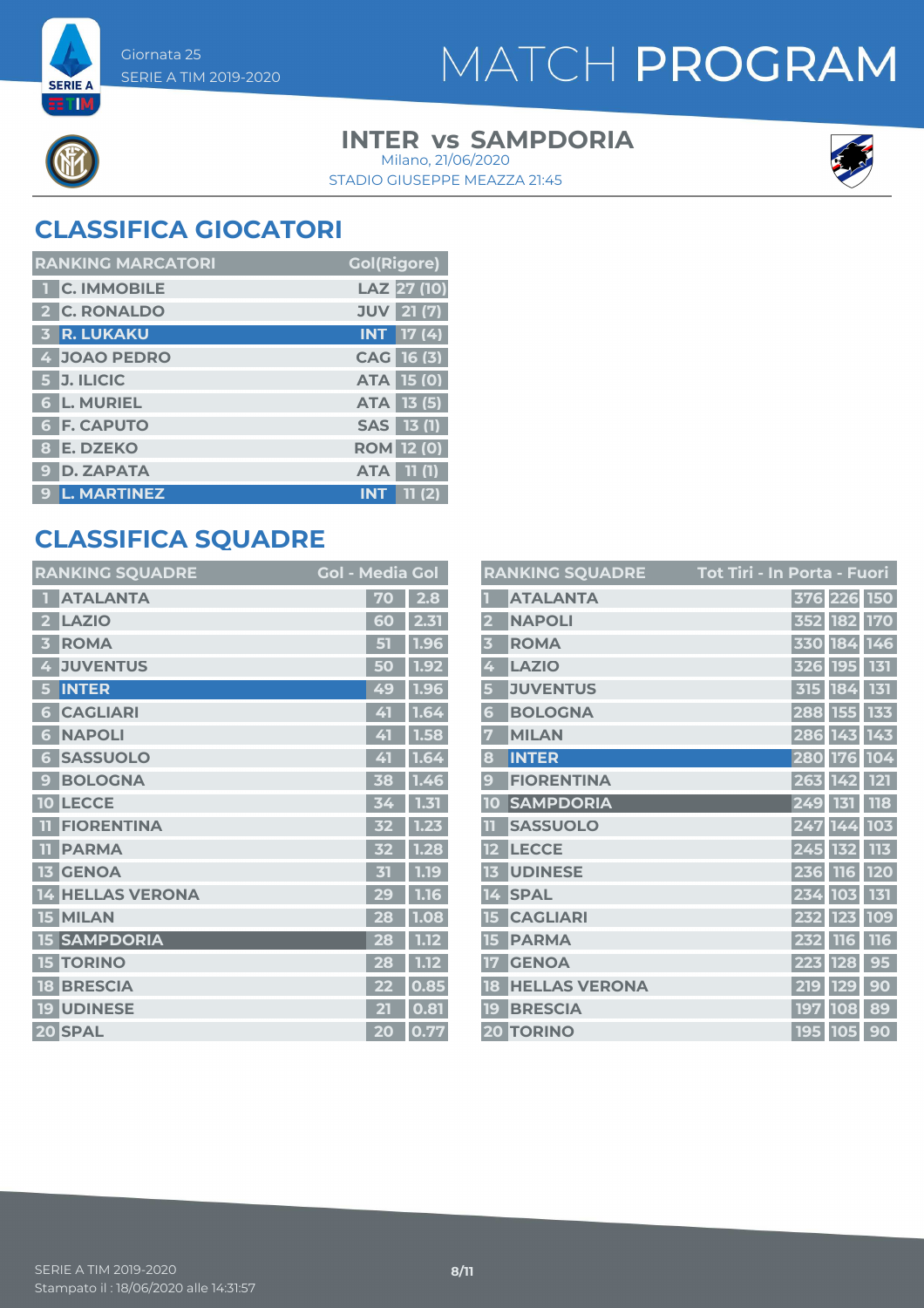Giornata 25 SERIE A TIM 2019-2020

**SERIE A** ETM

# MATCH PROGRAM

### **INTER vs SAMPDORIA**



STADIO GIUSEPPE MEAZZA 21:45 Milano, 21/06/2020

| <b>RANKING SQUADRE</b>       | <b>Assist</b> |
|------------------------------|---------------|
| <b>ATALANTA</b>              | 43            |
| <b>LAZIO</b><br>$\mathbf{z}$ | 37            |
| <b>JUVENTUS</b>              | 31            |
| <b>INTER</b><br>4            | 30            |
| <b>SASSUOLO</b><br>4         | 30            |
| <b>NAPOLI</b><br>6           | 28            |
| <b>ROMA</b><br>6             | 28            |
| <b>PARMA</b><br>8            | 24            |
| <b>CAGLIARI</b><br>9         | 22            |
| <b>10 BOLOGNA</b>            | 21            |
| <b>LECCE</b><br>m            | 19            |
| <b>GENOA</b>                 | 18            |
| <b>FIORENTINA</b>            | 17            |
| <b>14 UDINESE</b>            | 16            |
| <b>15 TORINO</b>             | 15            |
| <b>16 BRESCIA</b>            | 14            |
| <b>16 HELLAS VERONA</b>      | 14            |
| <b>16 SAMPDORIA</b>          | 14            |
| <b>19 MILAN</b>              | 13            |
| 20 SPAL                      | 10            |

| <b>RANKING SQUADRE</b>                   | Passaggi Chiave* |      |
|------------------------------------------|------------------|------|
| <b>JUVENTUS</b><br>П                     |                  | 4.58 |
| <b>NAPOLI</b><br>$\overline{\mathbf{2}}$ |                  | 4.54 |
| <b>ATALANTA</b><br>В                     |                  | 4.52 |
| <b>LAZIO</b><br>4                        |                  | 4.38 |
| <b>INTER</b><br>5                        |                  | 3.92 |
| <b>ROMA</b><br>6                         |                  | 3.77 |
| <b>MILAN</b><br>7                        |                  | 3.62 |
| <b>CAGLIARI</b><br>8                     |                  | 3.36 |
| <b>SASSUOLO</b><br>8                     |                  | 3.36 |
| <b>BOLOGNA</b><br>10                     |                  | 3.35 |
| <b>HELLAS VERONA</b><br>$\mathbf{H}$     |                  | 3.2  |
| <b>12 FIORENTINA</b>                     |                  | 3.15 |
| <b>13 SAMPDORIA</b>                      |                  | 3.04 |
| 14 GENOA                                 |                  | 2.81 |
| <b>15 UDINESE</b>                        |                  | 2.77 |
| <b>16 TORINO</b>                         |                  | 2.72 |
| <b>17 PARMA</b>                          |                  | 2.64 |
| <b>18 BRESCIA</b>                        |                  | 2.5  |
| <b>19 LECCE</b>                          |                  | 2.46 |
| 20 SPAL                                  |                  | 2.15 |
| * Valori medi per partita.               |                  |      |

|                                   | <b>RANKING SQUADRE</b>  | <u>Passaggi riusciti - % *</u> |        |           |            |
|-----------------------------------|-------------------------|--------------------------------|--------|-----------|------------|
| <b>NAPOLI</b><br>П                |                         |                                | 530.12 |           | 87         |
| <b>JUVENTUS</b><br>2 <sup>1</sup> |                         |                                | 519.73 |           | 87         |
| <b>SASSUOLO</b><br>3 <sup>1</sup> |                         |                                | 467.04 |           | 85         |
| <b>ATALANTA</b><br>4              |                         |                                | 457.28 |           | 84         |
| <b>INTER</b><br>5                 |                         |                                | 439.6  |           | 84         |
| <b>MILAN</b><br>6                 |                         |                                | 424.77 |           | 83         |
| <b>LAZIO</b><br>7                 |                         |                                | 414.31 |           | 84         |
| <b>ROMA</b><br>8                  |                         |                                | 412.04 |           | 84         |
| <b>BOLOGNA</b><br>9               |                         |                                | 377    |           | 80         |
| <b>10 GENOA</b>                   |                         |                                | 369.88 |           | 81         |
| <b>CAGLIARI</b><br>11.            |                         |                                | 350.16 |           | 80         |
| <b>12 FIORENTINA</b>              |                         |                                | 337.62 |           | 80         |
| <b>13 UDINESE</b>                 |                         |                                | 337.42 |           | 80         |
| 14 SPAL                           |                         |                                | 330.12 |           | 80         |
|                                   | <b>15 HELLAS VERONA</b> |                                | 328.44 |           | 76         |
| <b>16 LECCE</b>                   |                         |                                | 322    |           | 79         |
| <b>17 TORINO</b>                  |                         |                                | 307.64 |           | 77         |
| <b>18 SAMPDORIA</b>               |                         |                                | 295.2  |           | 76         |
| <b>19 PARMA</b>                   |                         |                                | 289.28 |           | 77         |
| 20 BRESCIA                        |                         |                                | 263.77 |           | 74         |
| * Valori medi per partita.        |                         |                                |        |           |            |
|                                   |                         |                                |        |           |            |
| <b>RANKING SQUADRE</b>            |                         |                                |        | Recuperi* |            |
| П                                 | <b>HELLAS VERONA</b>    |                                |        |           | 92.08      |
| 2 PARMA                           |                         |                                |        |           | 89         |
| <b>3 UDINESE</b>                  |                         |                                |        |           | 84.73      |
| 4 TORINO                          |                         |                                |        |           | 81.92      |
| <b>5 BRESCIA</b>                  |                         |                                |        |           | 80.65      |
| <b>6 ATALANTA</b>                 |                         |                                |        |           | 80.36      |
| <b>7 FIORENTINA</b>               |                         |                                |        |           | 79.46      |
| 8 INTER                           |                         |                                |        |           | 78.76      |
| 9 SAMPDORIA                       |                         |                                |        |           | 78.32      |
| <b>10 GENOA</b>                   |                         |                                |        |           | 77.27      |
| <b>TT</b> CAGLIARI                |                         |                                |        |           | 76.04      |
| <b>12 BOLOGNA</b>                 |                         |                                |        |           | 74.65      |
| <b>13 SPAL</b>                    |                         |                                |        |           | 74.38      |
| <b>14 LAZIO</b>                   |                         |                                |        |           | 74.08      |
| <b>15 ROMA</b>                    |                         |                                |        |           | 73.88      |
| <b>16 MILAN</b>                   |                         |                                |        |           | 73.42      |
| <b>17 JUVENTUS</b>                |                         |                                |        |           | 72.27      |
| <b>18 LECCE</b>                   |                         |                                |        |           | 65.96      |
| <b>19 NAPOLI</b><br>20 SASSUOLO   |                         |                                |        |           | 63<br>62.2 |

\* Valori medi per partita.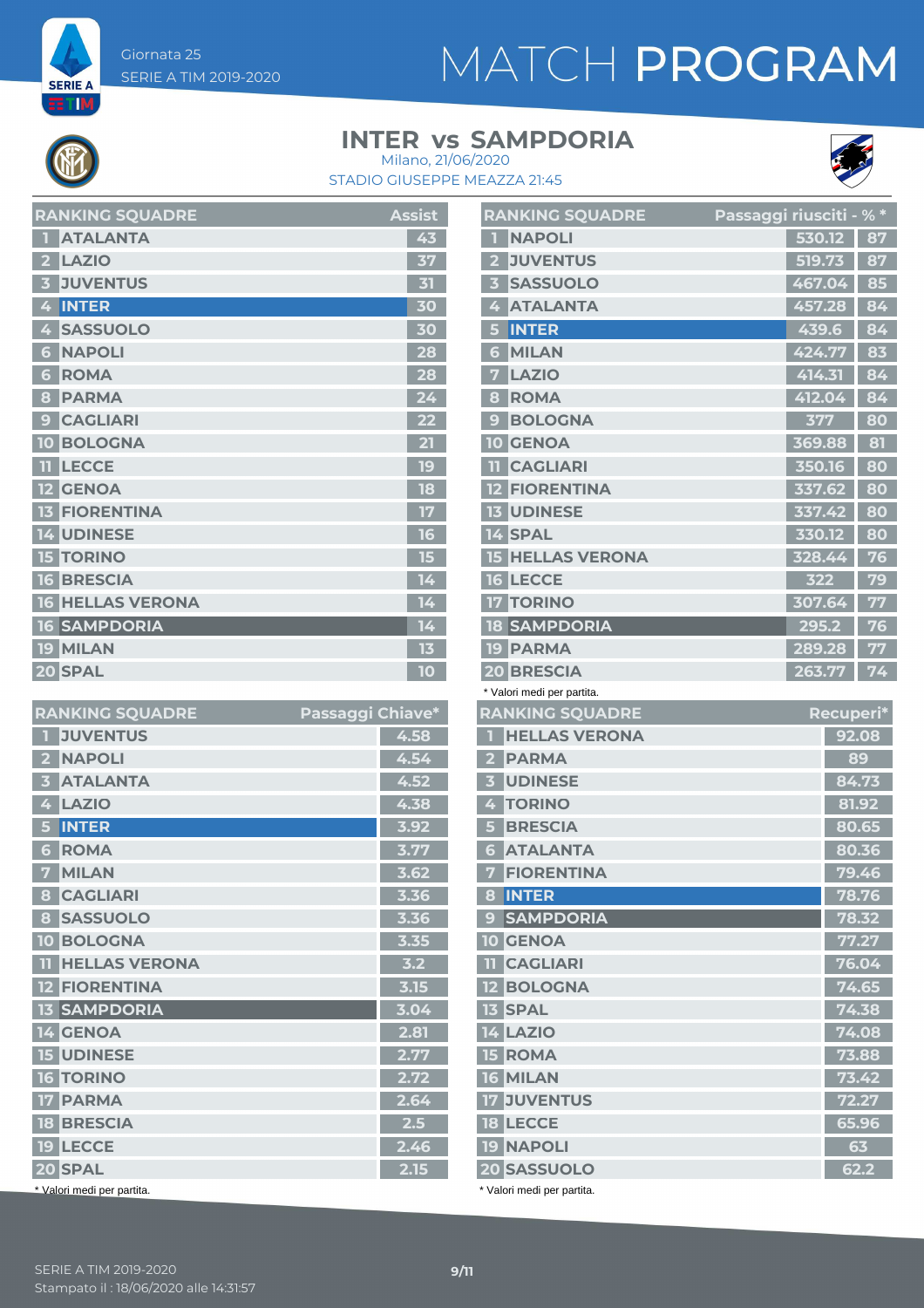Giornata 25 SERIE A TIM 2019-2020

# MATCH PROGRAM



**SERIE A EETIM** 

### **INTER vs SAMPDORIA**



STADIO GIUSEPPE MEAZZA 21:45 Milano, 21/06/2020

| <b>RANKING SQUADRE</b> | <b>Tot. Parate - Media</b> | <b>RANKING SQUADRE</b> | Media Km |
|------------------------|----------------------------|------------------------|----------|
| 1 SPAL                 | $117 \mid 4.5$             | 1 INTER                | 112.814  |
| 2 LECCE                | $116$ 4.46                 | 2 LECCE                | 109.815  |
| 3 PARMA                | $112 \, 4.48$              | <b>3 JUVENTUS</b>      | 109.774  |
| 4 BRESCIA              | $\overline{111}$ 4.27      | 4 HELLAS VERONA        | 109.688  |
| 5 TORINO               | 108 4.32                   | 5 PARMA                | 109.435  |
| <b>6 GENOA</b>         | 108 4.15                   | 6 LAZIO                | 109.113  |
| <b>7 SASSUOLO</b>      | 106 4.24                   | 7 ROMA                 | 109.045  |
| 8 UDINESE              | 105 4.04                   | 8 BOLOGNA              | 108.99   |
| 9 LAZIO                | $95 \,   \, 3.65 \,   \,$  | 9 ATALANTA             | 108.908  |
| <b>10 JUVENTUS</b>     | $92$ 3.54                  | <b>10 SPAL</b>         | 108.392  |
| <b>11 FIORENTINA</b>   | $91 \mid 3.5$              | <b>11 SASSUOLO</b>     | 108.374  |
| <b>12 CAGLIARI</b>     | $90 \mid 3.6$              | <b>12 SAMPDORIA</b>    | 108.034  |
| <b>13 MILAN</b>        | 90   3.46                  | <b>13 FIORENTINA</b>   | 107.728  |
| 14 BOLOGNA             | $86$ 3.31                  | 14 MILAN               | 107.496  |
| 14 HELLAS VERONA       | $86 \overline{)3.44}$      | <b>15 NAPOLI</b>       | 107.189  |
| <b>16 SAMPDORIA</b>    | 82 3.28                    | <b>16 BRESCIA</b>      | 107.13   |
| <b>17 ROMA</b>         | $\overline{81}$ 3.12       | <b>17 UDINESE</b>      | 107.116  |
| <b>18 NAPOLI</b>       | $77$ 2.96                  | <b>18 GENOA</b>        | 106.258  |
| 19 INTER               | 66 2.64                    | 19 CAGLIARI            | 105.645  |
| <b>20 ATALANTA</b>     | 59 2.36                    | <b>20 TORINO</b>       | 104.387  |